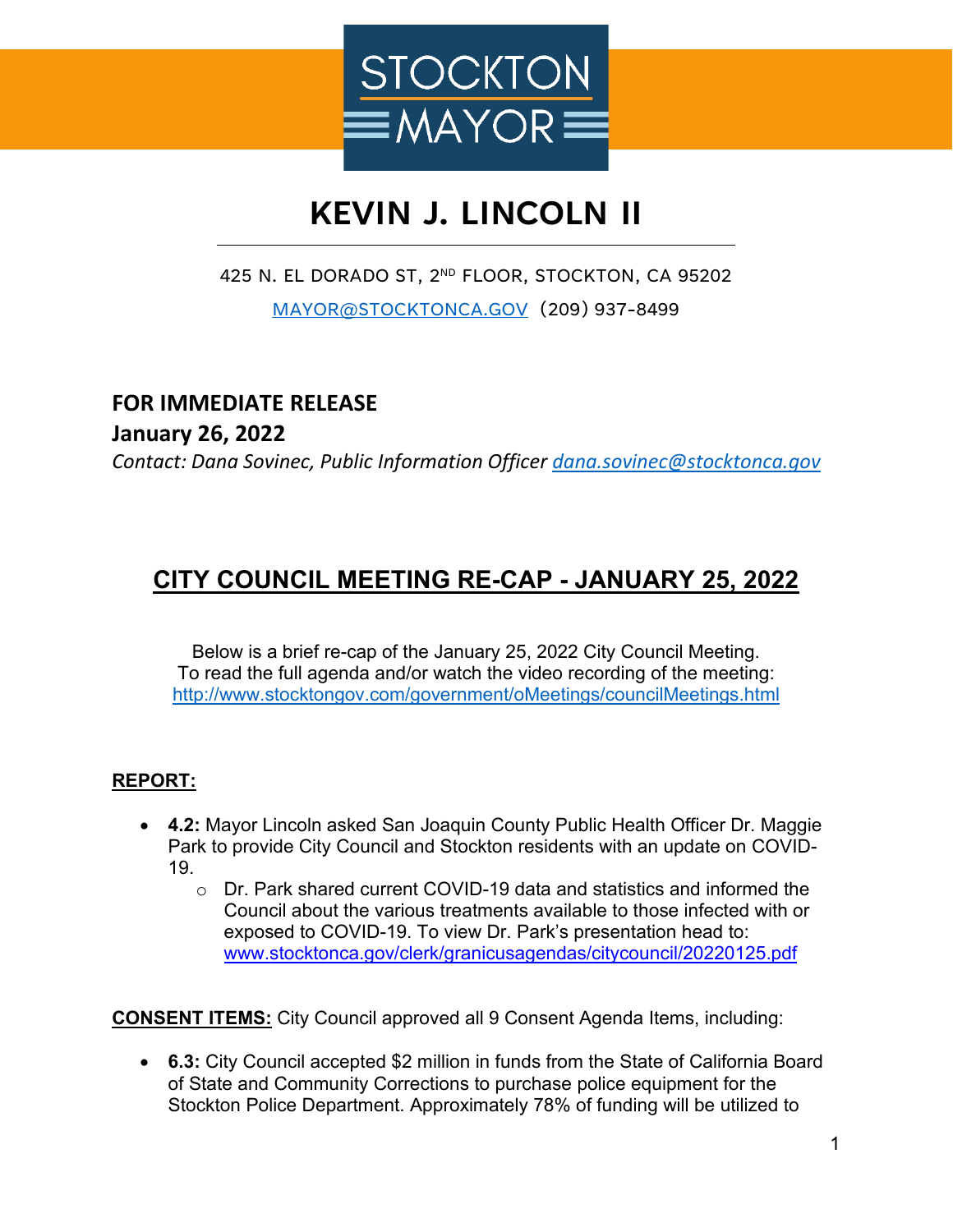supplement building renovations and upgrades to the Police Firing Range and the Animal Shelter. The remaining 22% will be utilized for software, professional services, and equipment needs that are not supported by the City's general fund.

- **6.6:** City Council approved the purchase of 60 Bosch IP cameras and hardware in the amount of \$156,882.38. The City's existing security and traffic video monitoring system includes 377 cameras at various locations citywide and is used by both the Public Works and Police Departments to monitor traffic, safety, and security. Staff have identified 60 cameras that need upgrading to highdefinition IP based digital cameras.
- **6.8:** City Council adopted a resolution awarding a professional services contract for the Street Resurfacing on Federal-Aid Streets 2020-2021 Project. This project will resurface three street segments located on Benjamin Holt Drive, Carolyn Weston Boulevard, and Hammer Lane for a total distance of approximately .84 miles. Construction will begin in August 2022 and be completed by December 2022, weather permitting.
- **6.9:** City Council authorized the San Joaquin County Registrar of Voters to conduct the upcoming primary (June 7, 2022) and general (November 8, 2022) elections on behalf of the City of Stockton.

**NEW BUSINESS:** City Council acted on two new business items, including:

• **9.1:** City Council approved a comprehensive Economic Development Strategic Action Plan for the City of Stockton, and authorized staff to take action to carry out the purpose and intent of the plan.

This Action plan, which seeks to support Stockton's post-pandemic recovery, was anchored by six key goals:

- **Tell the Stockton Story**. Stockton will become a community of choice for residents and visitors, and be rebranded as the best city in America to live, raise a family, and grow a business
- **Support Small Business**. Stocktonians will have the resources and support they need to start and grow a small business
- **Continue to Build a Thriving Entrepreneurship Ecosystem**. Stockton will become a hub for innovation and entrepreneurship, developing the next generation of local entrepreneurs
- **Attract and Retain High Caliber Businesses**. Stockton will attract multiple large businesses in the social sciences, healthcare, and utilities industries that provide high-paying jobs for residents
- **Make Data-Driven Decisions**. Stockton will incorporate data-driven decisionmaking to measure policy results and progress in executing the EDSAP initiatives